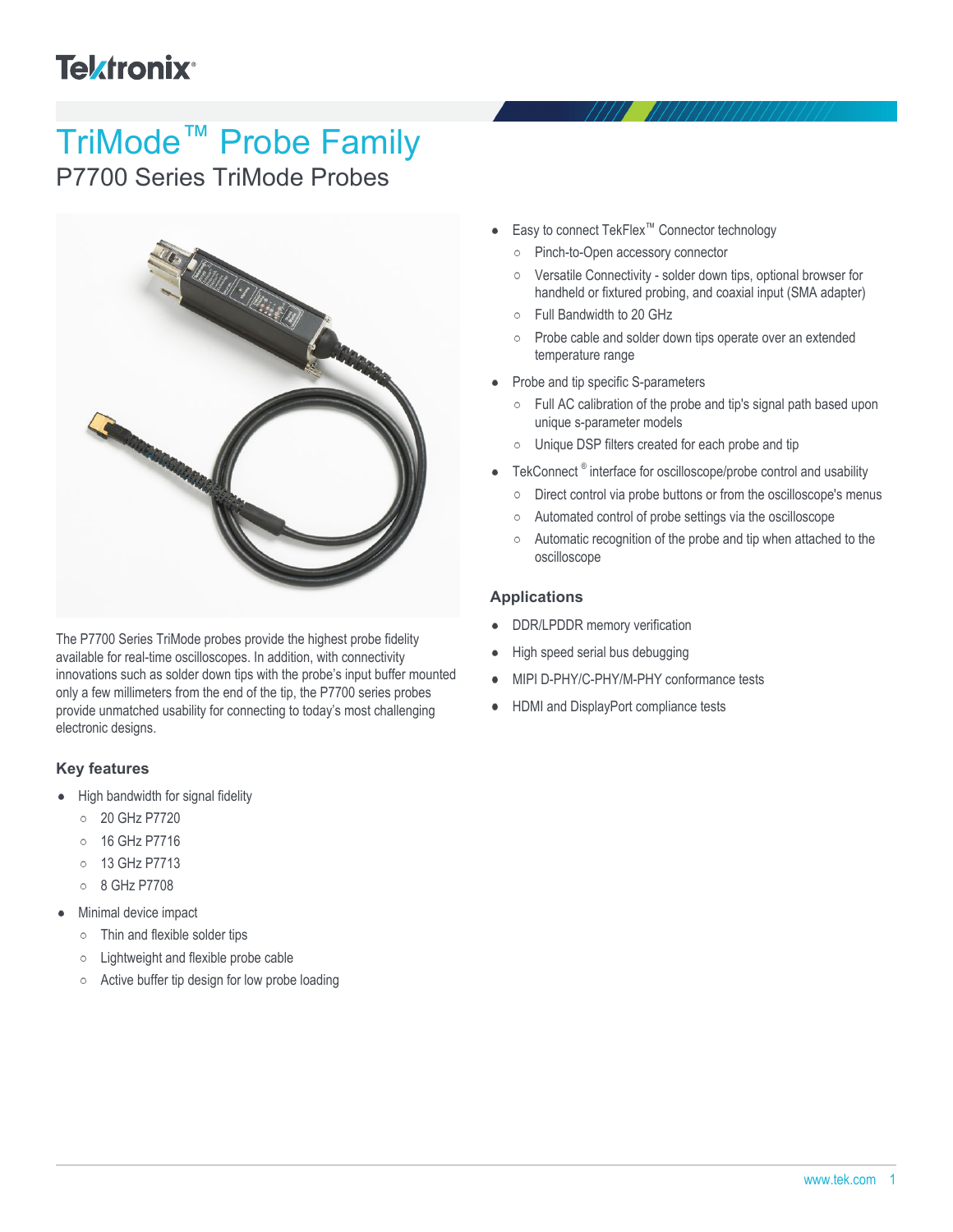# **P7700 Series TriMode Probes**

With TriMode probing one probe setup makes differential, single ended, and common mode measurements accurately. This unique capability allows you to work more effectively and efficiently, switching between differential, single ended and common mode measurements without moving the probe's connection points.



# **TekFlex connector technology**

The P7700 Series TriMode probes use the new TekFlex connector technology that combines a high speed signal path with power and communication support for an active buffer tip in a single, easy to connect accessory connector. The TekFlex connector has a pinch-to-open design that when open requires minimal force to attach an accessory tip. When the TekFlex connector is closed, it provides a secure connection to the accessory to avoid accidental disconnections.

With the TekFlex connector, the P7700 series probes offer a set of active probe tips with the probe's buffer amplifier only millimeters from the input connections. The short signal path enabled with the active tips provides high fidelity and a high impedance input. It also minimizes signal loss, capacitance, and additive noise.



P77STFLXA solder down, flex-circuit accessory with an active buffer amplifier on its tip.



P77STFLXB solder down, flex-circuit accessory provides a probing solution for DDR4 and LPDDR4 electrical validation when used with Nexus XH Series Interposers.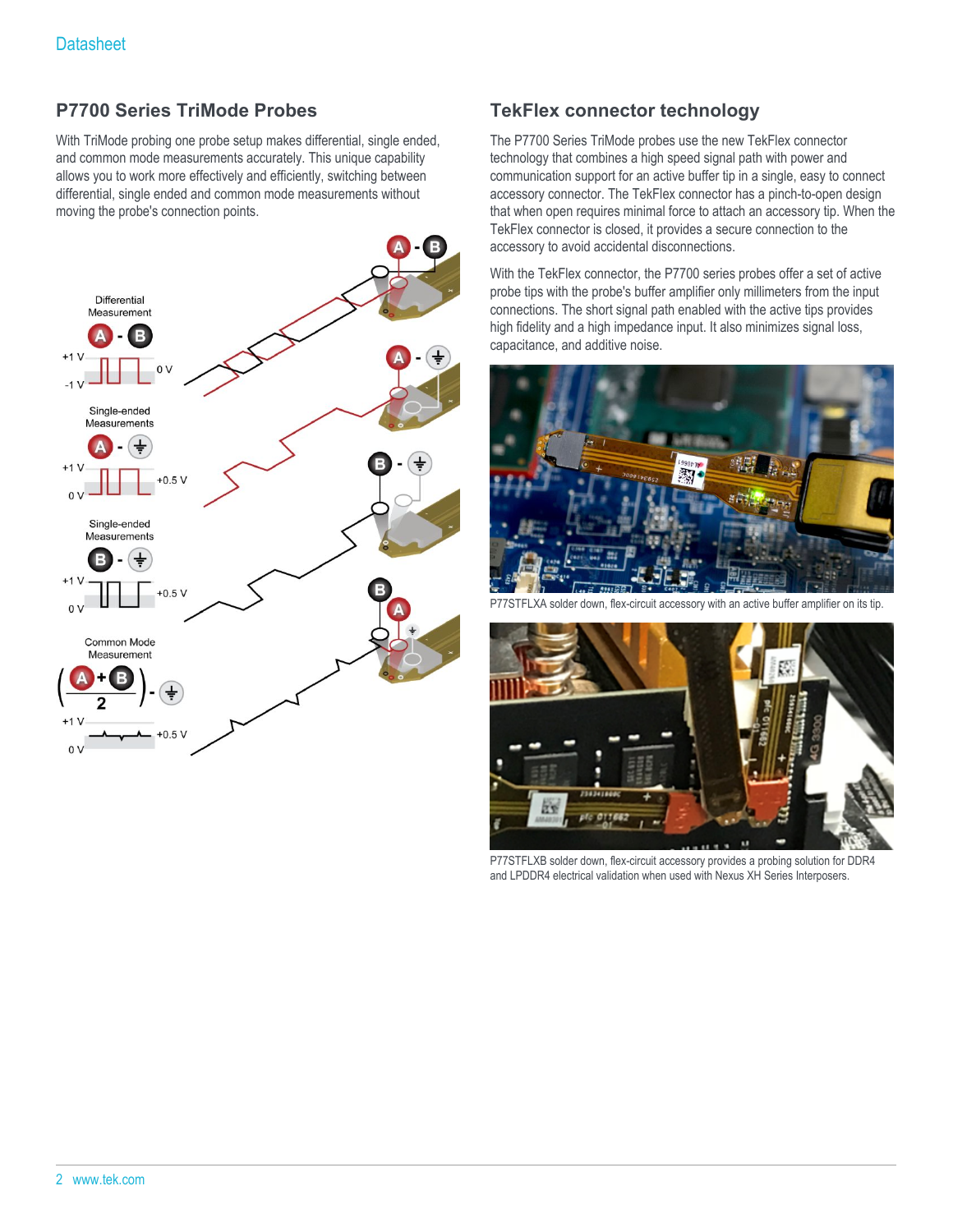

P77STCABL solder down accessory with a long reach, flexible cable combined with an active buffer amplifier on the tip.

# **Browser accessory for handheld probing**

When you need to make a quick measurement or debug a problem, the P7700 series browser accessory provides a simple to use option. With precision engineered tips that are easy to see and position accurately, the P77BRWSR handheld browser accessory enables hand or fixtured probing and is ideal for probing fine pitch components and differential traces with spacing as narrow as 0.2 mm (.008 in).



P77BRWSR handheld browser accessory enables hand or fixtured probing with adjustable tip spacing. Up to 16 GHz bandwidth.

The browser's tips have a full range of compliance and are adjustable in spacing using a convenient thumb wheel. A headlight on the tip enhances visibility of the probe point and can be switched on and off as needed. The browser tips are constructed of high strength BeCu and super-ceramic resistors<sup>1</sup>. With 16 GHz bandwidth performance, the P77BRWSR handheld browser accessory enables hand or fixtured probing with signal fidelity and convenience.



Headlight on P77BRWSR handheld browser accessory enables hand or fixtured probing and enhances visibility of the probe point

# **Coaxial input (SMA) adapter**

RF/coaxial connectors, such as SMA, are often found on test fixtures or on prototype board designs. Attaching a P7700 series probe to these on-board connectors is easy with the SMA adapter. The P77C292MM adapter allows you to connect to 2.92 mm, 3.5 mm or SMA connectors with full bandwidth and low noise. The P77C292MM adapter includes TriMode functionality enabling differential, single ended, and common mode measurements.

Patent pending pin technology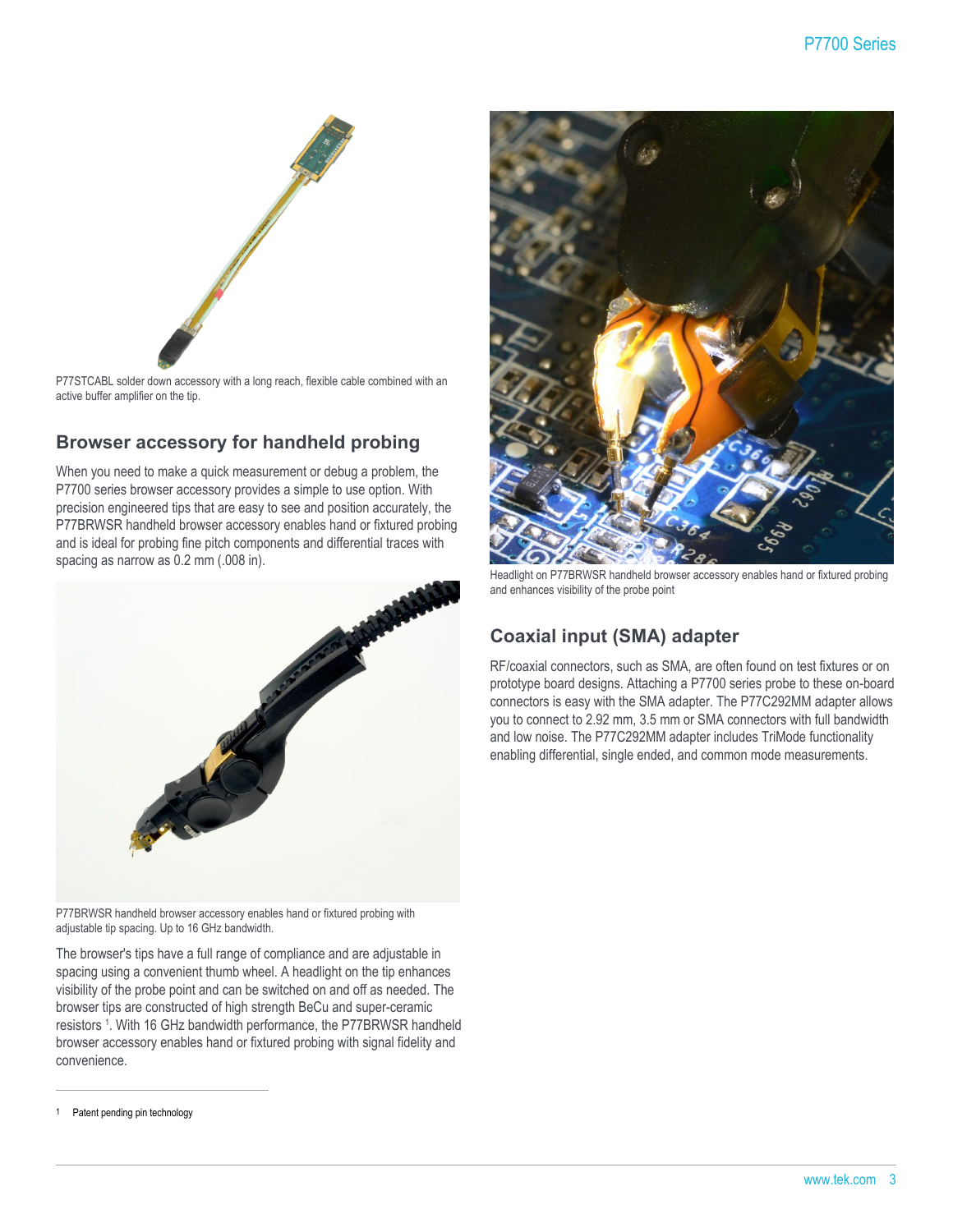For compliance testing of the HDMI and DisplayPort standards, the P77C292MM and P7700 series probes are fully supported in Tektronix' automated measurement suites for these standards. With the P77C292MM adapter attached, a P7700 series probe can provide the DC termination voltage required by HDMI and other high-speed communication standards. The termination voltage can be set manually or automatically using voltage sense circuitry in the P7700 probe and covers a range of  $\pm 4$  V.



P77C292MM SMA/2.92mm adapter for connecting to coaxial connectors

## **Automatic probe and tip identification and AC calibration**

The P7700 Series probes automatically identify the accessory connected to the probe. When the probe and tip are attached to an oscilloscope, they are recognized and a unique DSP filter providing a calibrated response is enabled. All calibration and filter calculation is based upon a unique set of s-parameters stored in the probe and tip.

These unique filters also de-embed probe parasitics from the measurement. Creating probe and tip specific filters is critical as bandwidths increase. At high bandwidth, small variations in the signal path can lead to significant variation in frequency response which cannot be corrected using a nominal DSP filter.

The P77BRWSR accessory extends the calibration further. As the spacing of the browser's tips is adjusted, the change in opening is automatically recognized by the probe and oscilloscope. Using the value of the tip spacing, a width specific DSP filter is used to calibrate the probe's response.

The automatic recognition of the probe and tips and the automatic filter selection eliminates the risk of manually selecting the wrong filter and improves your efficiency.

#### **Signal fidelity**

You can be confident in the signal fidelity of your measurements. The innovative new probe design uses SiGe technology to provide the bandwidth and fidelity needed today and in the future.

The P7700 Series probe architecture provides:

- An active buffer amplifier on the tips with the solder-in tips' probe input only 3.2 mm from the input
- Excellent step response and low insertion loss up to 20 GHz
- Low-DUT loading with 100 kΩ (DC) and 0.4 pF (AC) performance
- High CMRR
- Low noise



#### **Performance you can count on**

Depend upon Tektronix to provide you with performance you can count on. In addition to industry leading service and support, these probes are backed by a one year warranty.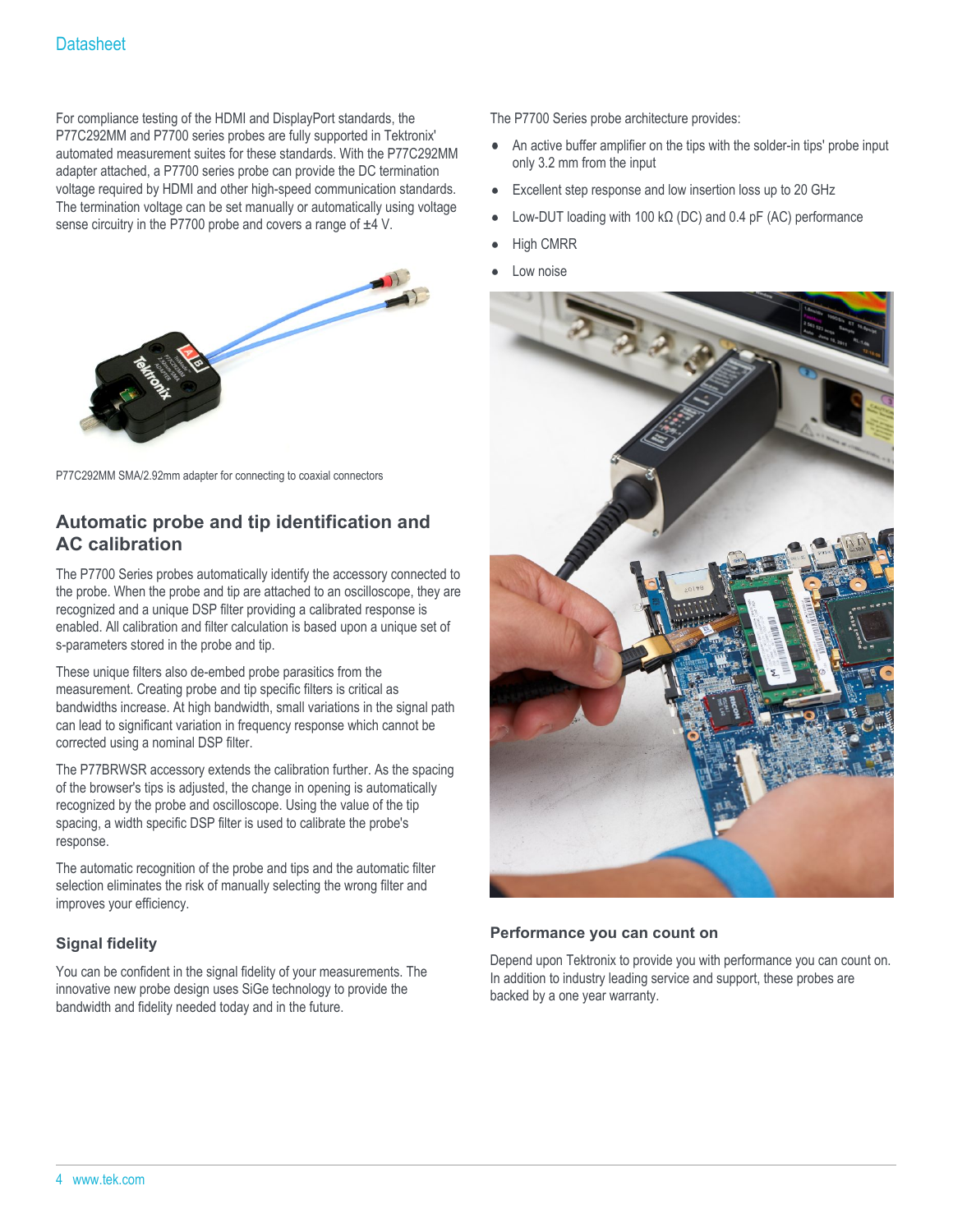# **Specifications**

Specifications are typical unless noted otherwise.

All specifications apply to all models unless noted otherwise.

|                     | P7720                               |                  | P7716            |                                                 | P7713            | P7708                                                        |                                                              |
|---------------------|-------------------------------------|------------------|------------------|-------------------------------------------------|------------------|--------------------------------------------------------------|--------------------------------------------------------------|
|                     | P77STFLXA<br>P77STCABL<br>P77C292MM | P77STFLXB        | P77BRWSR         | P77STFLXA<br>P77STCABL<br>P77C292MM<br>P77BRWSR | P77STFLXB        | P77STFLXA<br>P77STFLXB<br>P77STCABL<br>P77C292MM<br>P77BRWSR | P77STFLXA<br>P77STFLXB<br>P77STCABL<br>P77C292MM<br>P77BRWSR |
| Bandwidth (typical) | 20 GHz <sup>2</sup>                 | 15 GHz           | 16 GHz           | 16 GHz                                          | 15 GHz           | 13 GHz                                                       | 8 GHz                                                        |
| Rise time (10-90%)  | $27$ ps $3$                         | 36 <sub>ps</sub> | 32 <sub>ps</sub> | 32 <sub>ps</sub>                                | 36 <sub>ps</sub> | 40 <sub>ps</sub>                                             | 55 <sub>ps</sub>                                             |
| Rise time (20-80%)  | 18 <sub>ps</sub>                    | 24 <sub>ps</sub> | 24 ps            | 24 ps                                           | 24 ps            | 28 <sub>ps</sub>                                             | 35 <sub>ps</sub>                                             |

#### **Electrical characteristics**

| <b>Attenuation</b>                       |                       |  |                     |
|------------------------------------------|-----------------------|--|---------------------|
| Solder-in tips                           | 4x                    |  |                     |
| <b>Browser</b>                           | 10x                   |  |                     |
| Coaxial input (SMA) adapter              | 0.7x/1.3x/2.7x/5x/10x |  |                     |
| Input range                              |                       |  |                     |
| Solder-in tips                           | Single-ended          |  | <b>Differential</b> |
|                                          | $2.5 V_{\text{pp}}$   |  | $5.0 V_{\text{pp}}$ |
| <b>Browser</b>                           | Single-ended          |  | <b>Differential</b> |
|                                          | $6.0 V_{pp}$          |  | 12.0 $V_{pp}$       |
| <b>SMA</b> adapter                       | Single-ended          |  | <b>Differential</b> |
|                                          | $1.2 V_{pp}$          |  | $2.0 V_{pp}$        |
| Operating voltage window                 |                       |  |                     |
| Solder-in tips                           | $±5.25$ V             |  |                     |
| <b>Browser</b>                           | ±10V                  |  |                     |
| <b>SMA</b> adapter                       | ±4V                   |  |                     |
| Offset voltage range                     |                       |  |                     |
| Solder-in tips                           | -4 V to +4 V          |  |                     |
| <b>Browser</b>                           | $-10 V$ to $+10 V$    |  |                     |
| <b>SMA</b> adapter                       | -4 V to $+4$ V        |  |                     |
| SMA adapter termination voltage<br>range | -4 V to $+4$ V        |  |                     |
| DC gain accuracy                         | ±2.0%                 |  |                     |

2 Differential and single ended modes only. Bandwidth is 19 GHz in the common mode setting.

3 Rise times in common mode setting: 29 ps (10 - 90%), 19 ps (20 - 80%).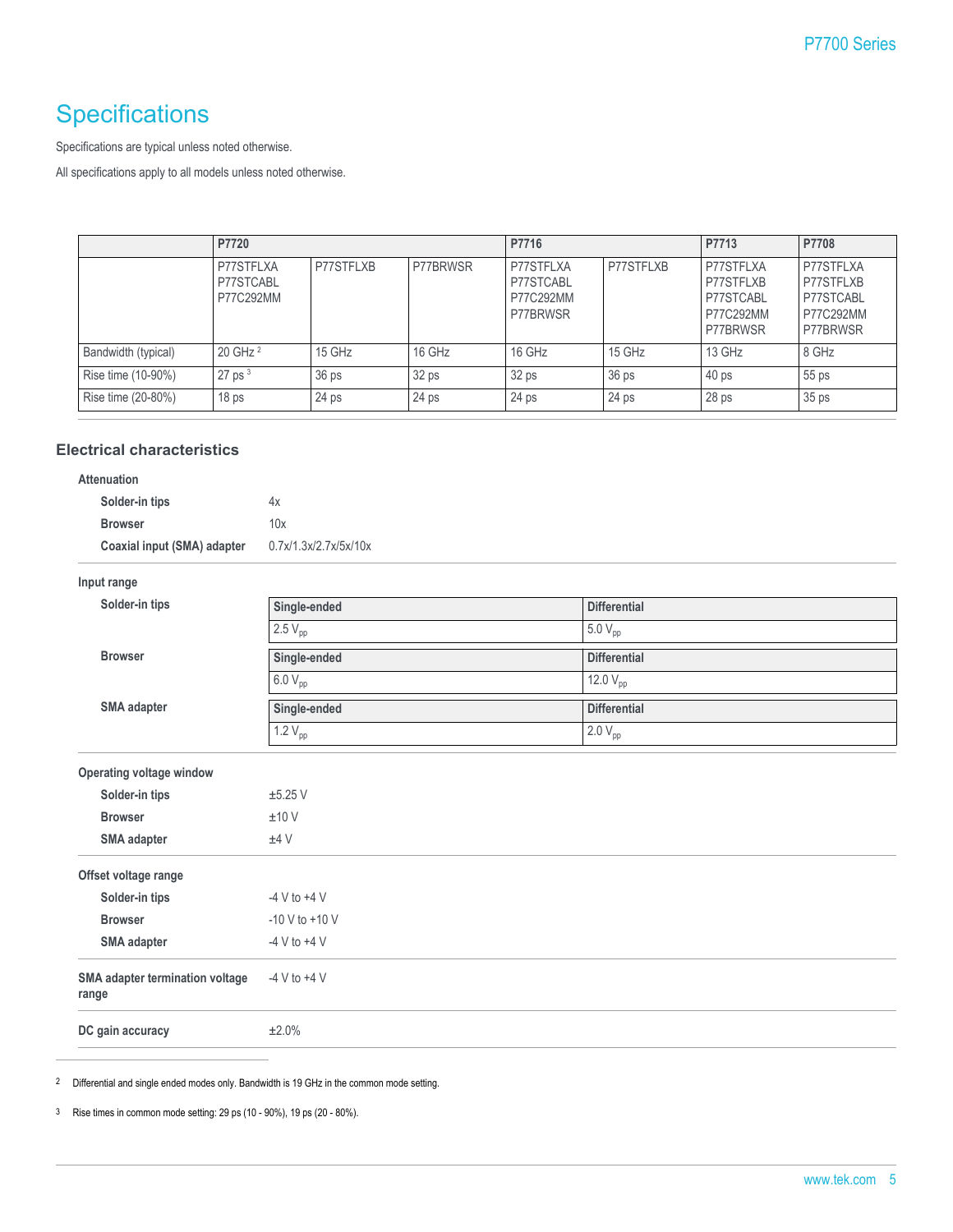### **Datasheet**

#### **Electrical characteristics**

| DC input resistance (differential)                         |                           |  |
|------------------------------------------------------------|---------------------------|--|
| Solder-in tips                                             | 100 k $\Omega$            |  |
| <b>Browser</b>                                             |                           |  |
|                                                            | $150 k\Omega$             |  |
| <b>SMA</b> adapter                                         | 100 $\Omega$              |  |
| <b>Noise</b>                                               |                           |  |
| Solder-in tips                                             | < 32 nV/rt-Hz             |  |
| <b>Browser</b>                                             | < 80 nV/rt-Hz             |  |
| <b>SMA</b> adapter                                         | $< 11$ nV/rt-Hz           |  |
| Low frequency input capacitance<br>(differential, typical) |                           |  |
| Solder-in tips                                             | $0.4$ pF                  |  |
| <b>Browser</b>                                             | 0.23 pF @ 50 mil spacing  |  |
|                                                            | 0.22 pF @ 200 mil spacing |  |
| CMRR, typical                                              |                           |  |
| <b>DC</b>                                                  | 34 dB                     |  |
| <b>50 MHz</b>                                              | 34 dB                     |  |
| 1 GHz                                                      | 24 dB                     |  |
| 10 GHz                                                     | 14 dB                     |  |
| 20 GHz                                                     | 10dB                      |  |
| Non-destructive input range,<br>typical                    |                           |  |
| Solder-in tips, Browser                                    | $-15$ V to $+15$ V        |  |
| <b>SMA</b> adapter                                         | $-5$ V to $+5$ V          |  |
| <b>Nominal characteristics</b>                             |                           |  |
| Oscilloscope interface                                     | Tekconnect <sup>®</sup>   |  |
| Accessory connector                                        | <b>TekFlex</b>            |  |
| Cable length                                               | 1.3 m (4.3 feet)          |  |
| Weight                                                     |                           |  |
| Probe cable and head                                       | 3.5 oz                    |  |
| Probe (comp box, cable, head)                              | 9.6 oz                    |  |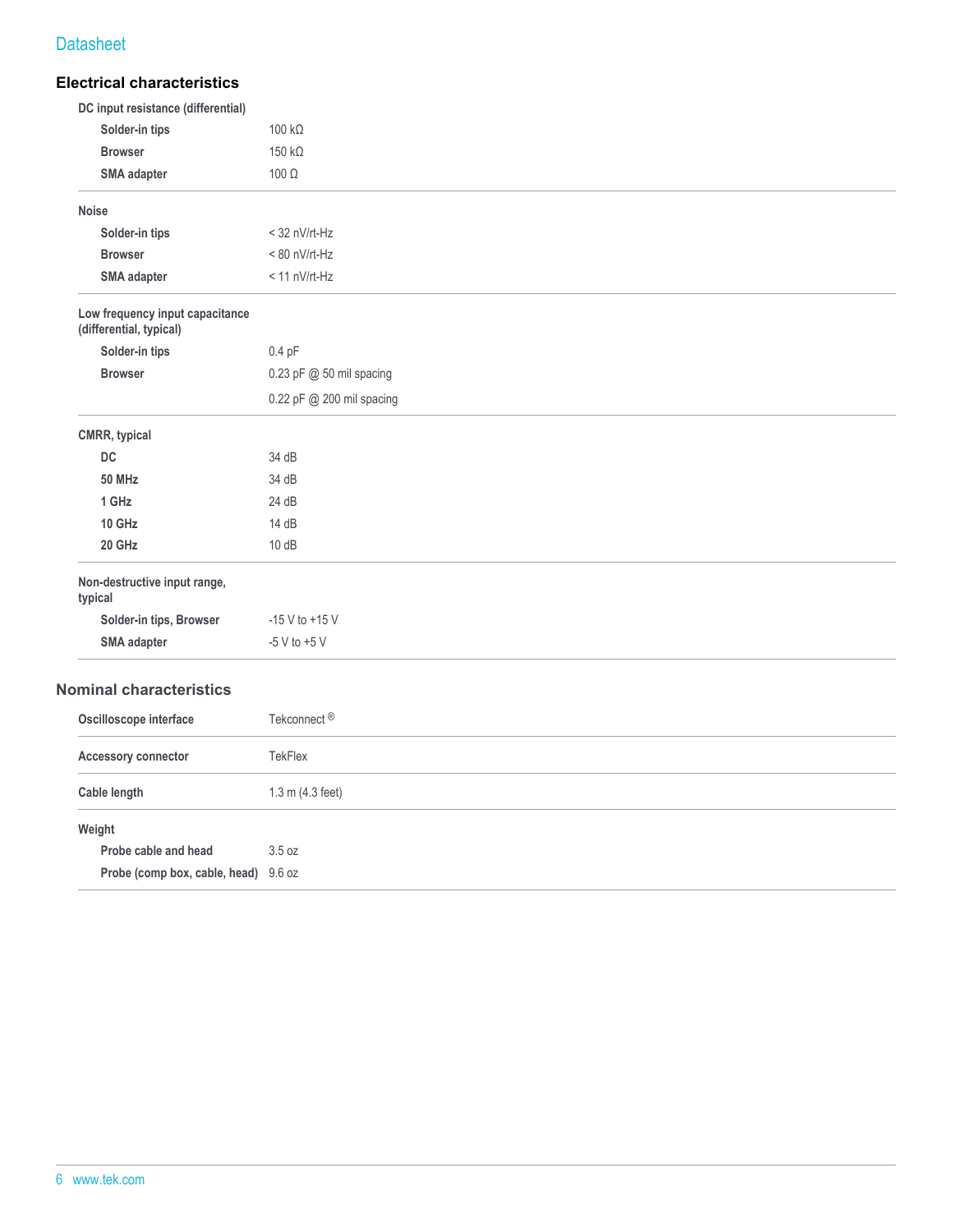#### **Temperature**

|                                        | Temperature range |                                                                                     |
|----------------------------------------|-------------------|-------------------------------------------------------------------------------------|
| <b>Compensation box and</b><br>browser |                   | Operating: $0 °C$ to $+45 °C$ (32 °F to 113 °F)                                     |
|                                        |                   | Non-Operating: -20 °C to +60 °C (-4 °F to 140 °F)                                   |
| Cable and solder-in tips               |                   | Operating: $-35 \degree C$ to 85 $\degree C$ ( $-31 \degree F$ to 185 $\degree F$ ) |
|                                        |                   | Non-Operating: -35 °C to 85 °C (-31 °F to 185 °F)                                   |
| <b>SMA adapter</b>                     |                   | Operating: $-35 \degree C$ to 85 $\degree C$ ( $-31 \degree F$ to 185 $\degree F$ ) |
|                                        |                   | Non-Operating: -35 °C to 85 °C (-31 °F to 185 °F)                                   |
|                                        |                   |                                                                                     |

### **Compatibility**

| <b>Compatible oscilloscopes</b> | The P7700 series probes are compatible with the following oscilloscopes running Microsoft Windows 7 and Tekscope firmware<br>version 10.6 or higher: |  |
|---------------------------------|------------------------------------------------------------------------------------------------------------------------------------------------------|--|
|                                 | DPO70000C series                                                                                                                                     |  |
|                                 | DSA70000C series                                                                                                                                     |  |
|                                 | MSO70000C series                                                                                                                                     |  |
|                                 | DPO70000D series                                                                                                                                     |  |
|                                 | DSA70000D series                                                                                                                                     |  |
|                                 | DPO70000DX series                                                                                                                                    |  |
|                                 | MSO70000DX series                                                                                                                                    |  |
|                                 | MSO70000SX series                                                                                                                                    |  |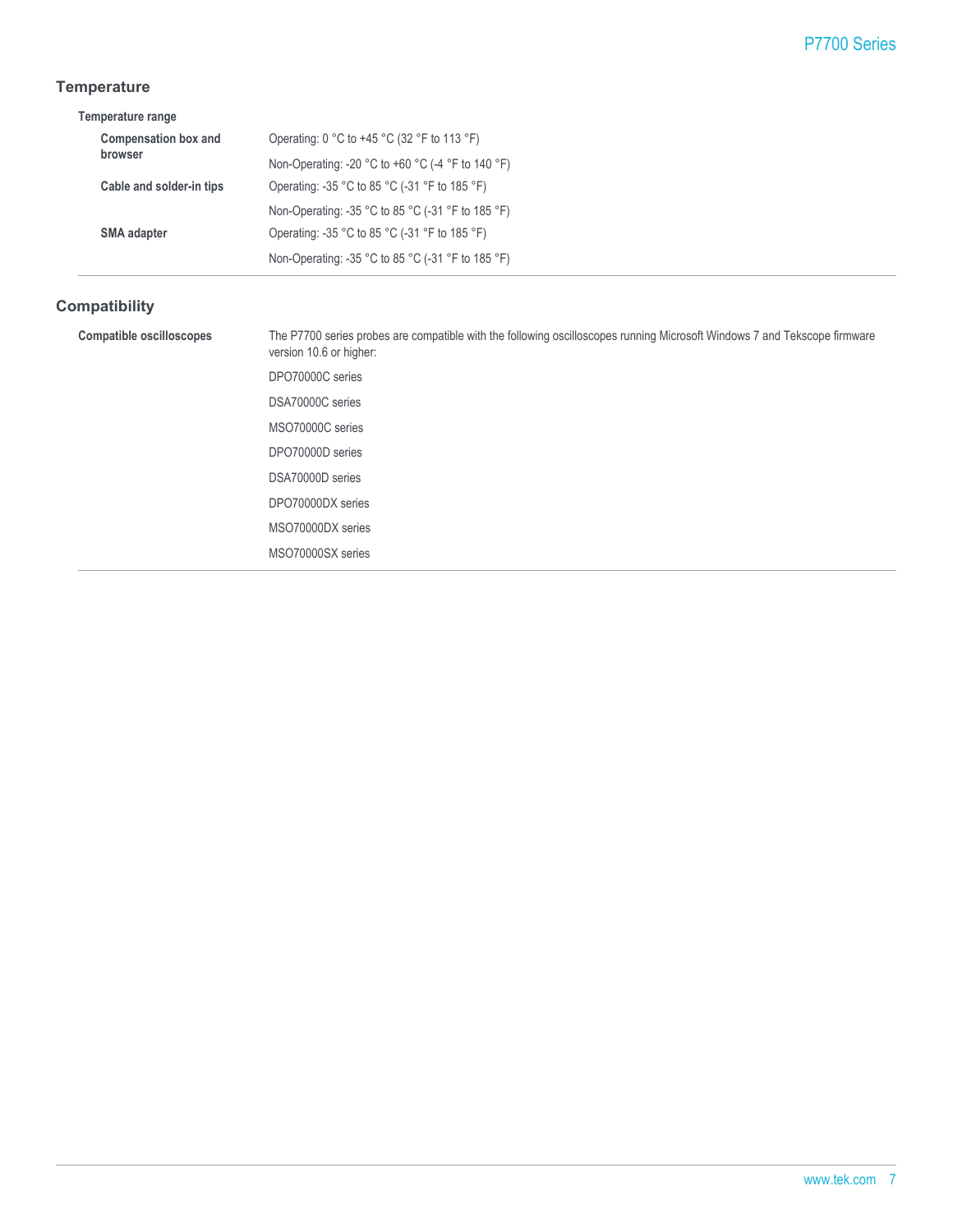# Ordering information

#### **P7700 Series TriMode Probes**

| P7720 | 20 GHz TriMode probe with TekFlex connector technology |
|-------|--------------------------------------------------------|
| P7716 | 16 GHz TriMode probe with TekFlex connector technology |
| P7713 | 13 GHz TriMode probe with TekFlex connector technology |
| P7708 | 8 GHz TriMode probe with TekFlex connector technology  |

#### **Standard accessories**

**All probes include the following items:** Accessory kit, Manual, Three solder-in tips, Magnetic cable holder for strain relief, Certificate of traceable calibration, Calibration data report, One-year warranty

#### **Service options**

| Opt. C <sub>3</sub> | <b>Calibration Service 3 Years</b>                                                                                      |  |  |
|---------------------|-------------------------------------------------------------------------------------------------------------------------|--|--|
| Opt. C <sub>5</sub> | <b>Calibration Service 5 Years</b>                                                                                      |  |  |
| Opt. D3             | Calibration Data Report 3 Years (with Opt. C3)                                                                          |  |  |
| Opt. D5             | Calibration Data Report 5 Years (with Opt. C5)                                                                          |  |  |
| Opt. G3             | Complete Care 3 Years (includes loaner, scheduled calibration, and more)                                                |  |  |
| Opt. G5             | Complete Care 5 Years (includes loaner, scheduled calibration, and more)                                                |  |  |
| Opt. R <sub>3</sub> | Repair Service 3 Years (including warranty)                                                                             |  |  |
| Opt. R3DW           | Repair Service Coverage 3 Years (includes product warranty period). 3-year period starts at time of instrument purchase |  |  |
| Opt. R5             | Repair Service 5 Years (including warranty)                                                                             |  |  |
| Opt. R5DW           | Repair Service Coverage 5 Years (includes product warranty period). 5-year period starts at time of instrument purchase |  |  |

## **Probe bandwidth upgrades**

As the frequencies of your test signals increase, the performance of your probes can increase too. The bandwidth of the P7700 series probes is fully upgradeable. For example, if you purchase an 8 GHz probe today, you can upgrade it to a higher bandwidth, up to 20 GHz, in the future at a fraction of the cost of purchasing a new probe.

| <b>Bandwidth upgrade</b> | Model number | Description/specification                      |
|--------------------------|--------------|------------------------------------------------|
| 8 GHZ to 13 GHz          | P77BW8T13    | P7708 (8 GHz) to P7713 (13 GHz) probe upgrade  |
| 8 GHZ to 16 GHz          | P77BW8T16    | P7708 (8 GHz) to P7716 (16 GHz) probe upgrade  |
| 13 GHz to 16 GHz         | P77BW13T16   | P7713 (13 GHz) to P7716 (16 GHz) probe upgrade |
| 8 GHz to 20 GHz          | P77BW8T20    | P7708 (8 GHz) to P7720 (20 GHz) probe upgrade  |
| 13 GHz to 20 GHz         | P77BW13T20   | P7713 (13 GHz) to P7720 (20 GHz) probe upgrade |
| 16 GHz to 20 GHz         | P77BW16T20   | P7716 (16 GHz) to P7720 (20 GHz) probe upgrade |

The upgrade of the probe bandwidth is performed in a Tektronix service center.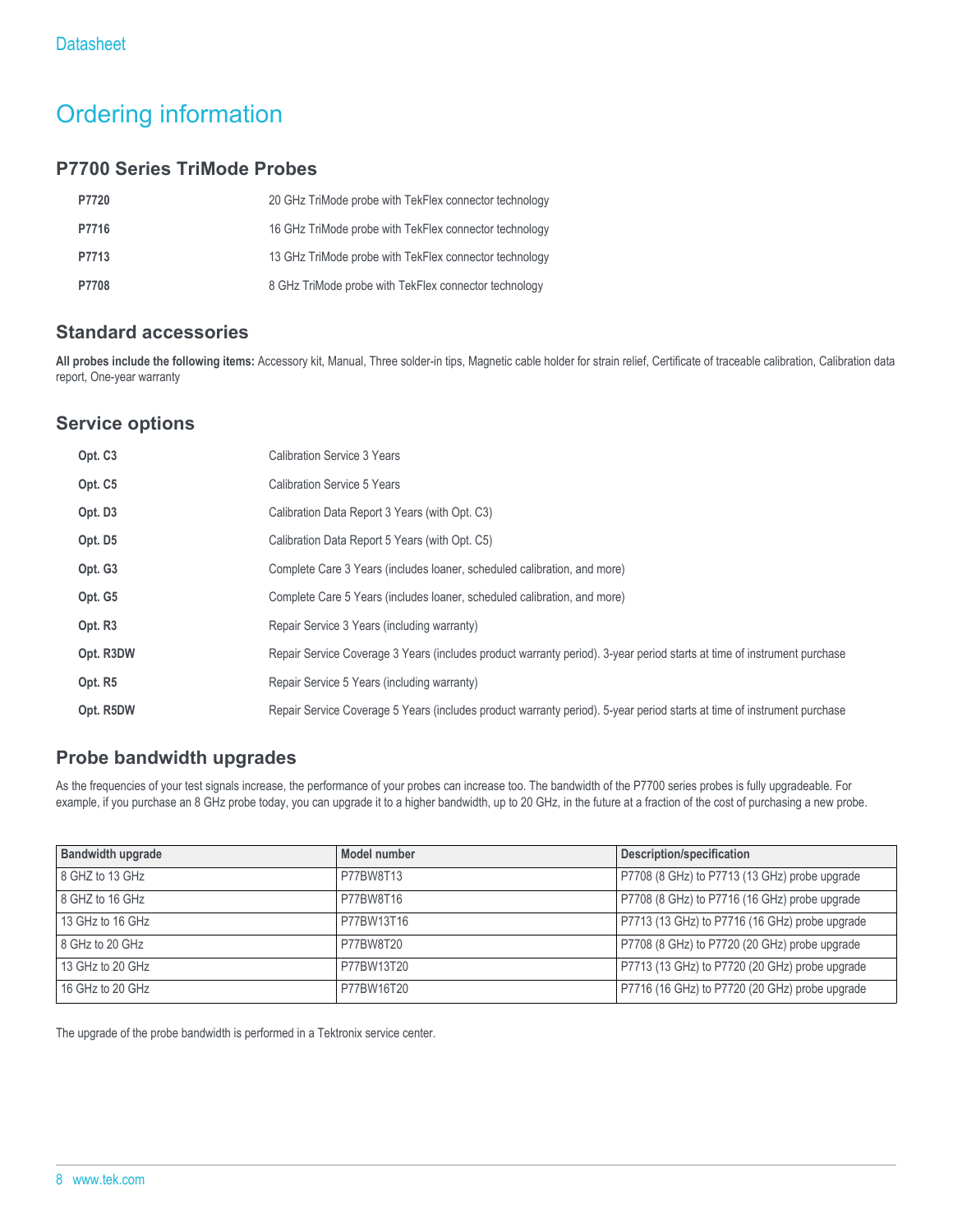# **Recommended accessories**

| <b>P77STFLXA</b> | Active, solder-in tip with TekFlex connector technology, 20 GHz (5 tips/kit) 4                                                   |  |  |
|------------------|----------------------------------------------------------------------------------------------------------------------------------|--|--|
| <b>P77STFLXB</b> | Active, 75 $\Omega$ solder-in tip with TekFlex connector technology for DDR4/LPDDR4 electrical validation, 15 GHz (5 tips/kit) 5 |  |  |
| <b>P77STCABL</b> | Active, coaxial cable based, solder-in tip with TekFlex connector technology, 20 GHz                                             |  |  |
| <b>P77BRWSR</b>  | Browser accessory with TekFlex connector technology, 16 GHz                                                                      |  |  |
| <b>P77C292MM</b> | SMA Coaxial adapter with TekFlex connector technology, 20 GHz                                                                    |  |  |
| 067-4889-xx      | DC probe calibration fixture                                                                                                     |  |  |
| <b>P77DESKEW</b> | Deskew fixture <sup>6</sup>                                                                                                      |  |  |
| 407-6019-xx      | Probe adapter to attach the browser to the PPM203B articulated arm/positioner                                                    |  |  |

### **Replacement parts**

| Tektronix part number | Description |                                       |
|-----------------------|-------------|---------------------------------------|
| 020-3162-xx           |             | Replacement tip for browser accessory |
| 020-3160-xx           |             | Browser pen wand                      |
| 020-3161-xx           |             | Browser hands-free tripod             |
| 121-1003-xx           |             | Magnetic cable holder                 |
| 129-1867-xx           |             | Large metal cable band                |
| 129-1857-xx           |             | Small metal cable band                |

<sup>4</sup> Each probe ships with three of these solder-in tips as standard accessories.

<sup>5</sup> For use with Nexus Technology XH Series Interposers.

<sup>6</sup> Deskew fixture instructions can be downloaded from [www.tek.com/downloads](http://www.tek.com/downloads); search for P77DESKEW.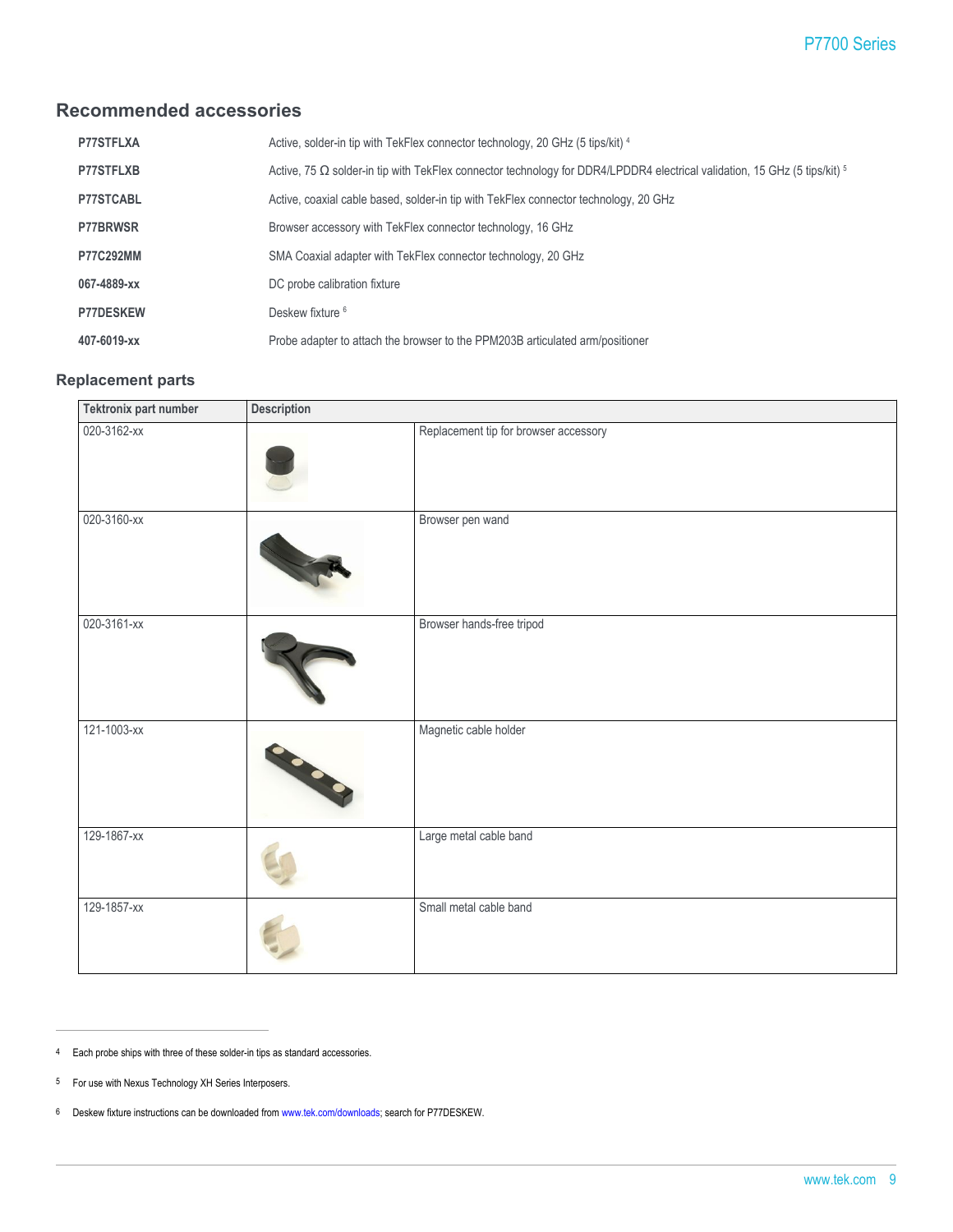| Tektronix part number | Description               |                            |  |
|-----------------------|---------------------------|----------------------------|--|
| 020-3163-xx           |                           | Browser adapters           |  |
| 196-3436-xx           |                           | Browser ground lead        |  |
| 016-1948-xx           |                           | Color bands                |  |
| 017-0103-xx           |                           | 38 AWG wire spool          |  |
| 020-3167-xx           | <b>SOUTH AND ARTICLES</b> | Double-sided adhesive tape |  |

# $C \in$  $\circledR$

Tektronix is registered to ISO 9001 and ISO 14001 by SRI Quality System Registrar.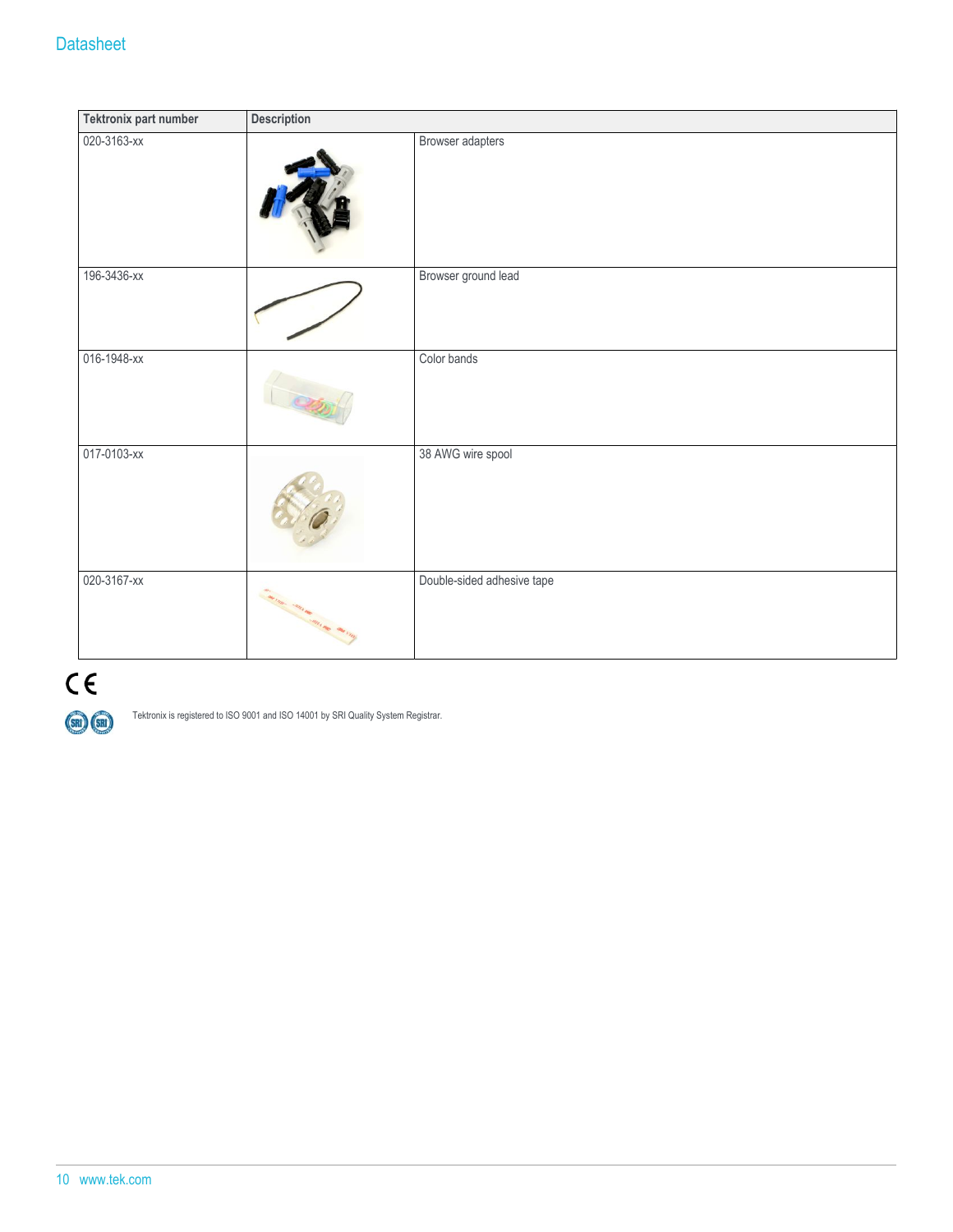P7700 Series